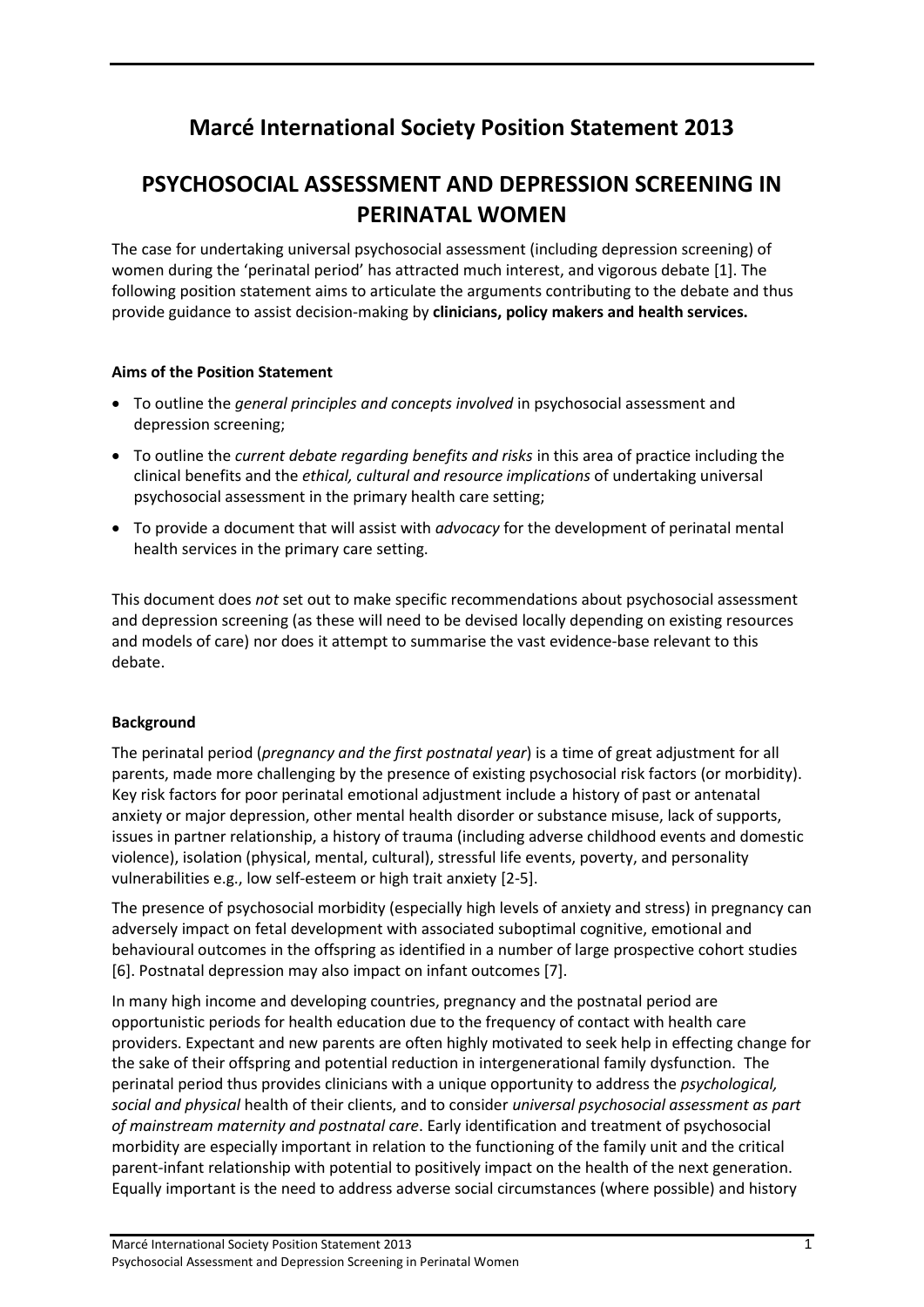of current or past violence and trauma [\[8,](#page-6-4) [9\]](#page-6-5). With the research focus to date focussing mainly on perinatal depression, interpersonal violence and past trauma have tended to be under-investigated as potential key risk and mediating factors.

Major depression – often accompanied by anxiety disorder and personality vulnerability – is the most common condition presenting in the postnatal period [\[10,](#page-6-6) [11\]](#page-6-7), and may be associated with negative outcomes for mother, partner, infant and family. Such episodes can be new in onset or the recurrence of a pre-existing condition. In high income countries, the prevalence of major depression in the nine month pregnancy interval is 12.7%; and 7.1% in the first 3 months postpartum [\[12\]](#page-6-8).

Large population studies demonstrate an increased risk of *new* onset psychiatric episodes, especially major depression and puerperal psychoses, arising in the first few months postpartum [\[13\]](#page-6-9), while risk of *relapse of pre-existing mood disorder*, often following the cessation of medication, increases significantly both in pregnancy and in the postnatal period [\[14-16\]](#page-6-10), especially bipolar disorder [\[17\]](#page-6-11). Maternal death associated with psychosocial morbidity (including substance misuse and interpersonal violence) has become one of the leading causes of maternal deaths in high income countries [\[18,](#page-6-12) [19\]](#page-6-13). There is a 70 fold increased risk of suicide in the first postnatal year after admission for a severe psychiatric episode compared to at other times in a woman's life [\[20\]](#page-6-14).

The evidence base for depression screening in the perinatal period has been extensively examined in the process of developing the 2007 British [\[4\]](#page-6-15), 2012 Scottish [\[5\]](#page-6-16) and 2011 Australian [\[21\]](#page-6-17) Clinical Practice Guidelines which are all underpinned by systematic literature reviews (SLR). These three Guidelines vary in their degree of recommendation for or against the use of the Edinburgh Postnatal Depression Scale (EPDS, [\[22\]](#page-6-18)), with the Australian Guidelines recommending for its universal use within an integrated screening program; while the Scottish (SIGN) and British (NICE) CPGLs suggest its use only as an adjunct to clinical practice. An AHRQ 2013 systematic review of screening for postnatal depression [\[23\]](#page-6-19) concludes that while current *depression screening* instruments are reasonably sensitive and specific in detecting postpartum depression, there is insufficient evidence to allow the benefits and harms of depression screening to be clearly balanced-or to ascertain whether the use of specific assessment tools/strategies would result in better outcomes.

While the Australian guidelines note the use of universal psychosocial assessment programs as a good practice point, in addition to the assessment of mother-infant dyads, neither of the SIGN or NICE Guidelines comment on the value of broader psychosocial assessment as defined in the current position statement. For more detail, the three sets of Clinical Practice Guidelines recommendations are summarised in Appendix 1 and Table 1. It is important to note that recommendations carry a variable weight dependent on the quality of the evidence at the time of guideline development, hence the variation in degree of recommendation by different guidelines for the use of, for example, the EPDS.

# **Key Definitions and Concepts in Perinatal Mental Health**

Before proceeding to articulate the debate, we need to define the terminology and concepts that have arisen over the last two decades in the field of perinatal mental health.

1. *The perinatal period:* has been defined in different ways, but for the purposes of this document, it is defined as the period spanning *pregnancy and the first postnatal yea*r. The use of the term 'perinatal' in the psychosocial setting underscores the importance of considering maternal and infant emotional wellbeing at a time when maternal risk of onset/relapse of mood disorder is highest, when maternal social and emotional vulnerabilities are often heightened, and at a critical time in the development of infant attachment. It also highlights the value of early intervention (ideally beginning in pregnancy) and the importance of detecting psychosocial issues which may impact adversely on maternal, obstetric, infant & family outcomes.

2. *'Psychosocial morbidity':* for the purposes of this document, covers the spectrum of morbidity from diagnosable psychiatric disorders (e.g., major depression, psychosis, anxiety and bipolar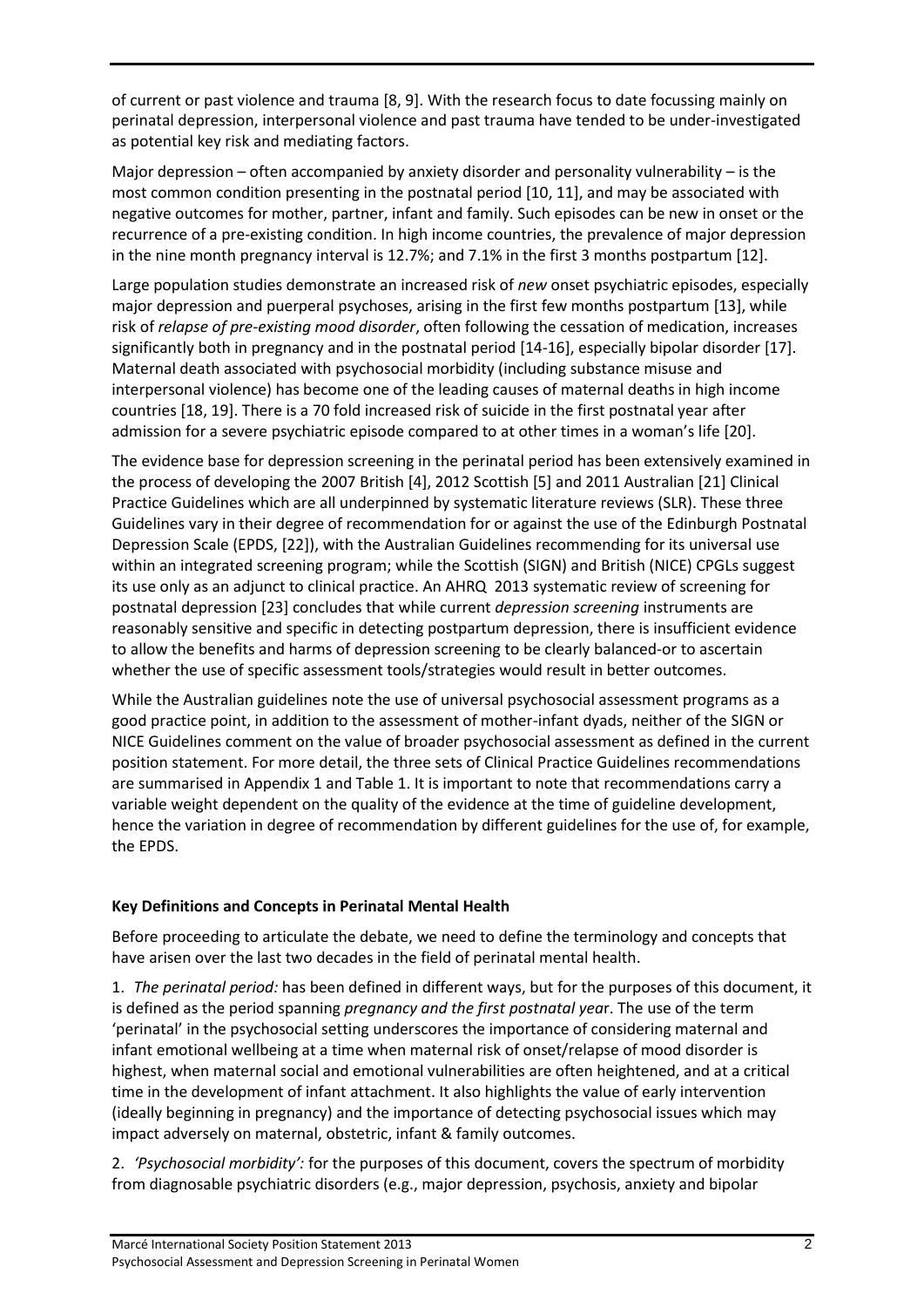disorder) to psychosocial risk factors (as described in the background section), but may also include substance misuse; personality vulnerability/disorder and poor adjustment to parenting.

3. *Prevention:* preventive health care aims to reduce the burden of chronic conditions by early identification of people with risk factors or symptoms and applying appropriate interventions. It is the key premise underlying the benefits of universal psychosocial assessment & depression screening.

4. *Psychosocial assessment programs:* these encompass both the evaluation of current and longstanding psychological, social, and cultural risk factors impacting on the mental health of women across the perinatal period [\[1\]](#page-6-0). Such enquiry should cover the breadth of morbidity from the low prevalence serious mental health conditions (eg. schizophrenia, bipolar & personality disorders etc) through high prevalence conditions such as depression and anxiety disorders, to the presence of risk factors that will make adjustment to parenting more difficult. *Unlike screening, psychosocial assessment does not set out to identify women with a possible diagnosis of a particular condition at the time of assessment*. Rather it gives us a multidimensional picture of the woman's psychosocial circumstances which can then be used to make decisions about best care options. Given its multidimensionality, it is essential that it be undertaken as part of an integrated care program (see definition below). Psychosocial assessment may be undertaken as part of clinical interview or using a structured tool.

5. *Depression Screening:* Screening for current depression is generally considered as *one* component of psychosocial assessment in the perinatal context, and should not be seen as the only aim of such assessment. Screening can be *universal,* i.e. done in *all* women. This is in contrast to *targeted* screening that is only undertaken in high risk groups (e.g. young, single, substance using mothers). Screening should only take place where a validated, acceptable & user-friendly screener is integrated with further diagnostic assessment and treatment (as appropriate), dependent on 'screen positive' status [\[24,](#page-6-20) [25\]](#page-6-21). Screening tools are used for the detection of symptoms *likely to be associated with* a diagnosis, using an optimal cut-off score. Importantly, a *screener i*s *not a diagnostic tool*. Diagnosis requires a full clinical assessment.

- 6. *'Integrated' care*: the use of this term in the perinatal setting highlights the importance of:
- a) Integration across health care disciplines and between primary and secondary/tertiary health care systems;
- b) Integration between components of a psychosocial assessment program: including the assessment itself (including depression screening) ; clinician training and supervision; clear clinician decision making guidelines round appropriate care planning and referral pathways;
- c) Integration across time periods (antenatal and postnatal) and service settings (e.g., hospital and community);
- d) Integration of psychosocial assessment with 'mainstream' (physical) maternity and postnatal care.

# **The current debate**

Two key themes in current debate among perinatal clinicians, researchers, and policy-makers are: 1) the benefits (clinical and cost) vs. harms of a) universal psychosocial assessment and b) depression screening; and 2) undertaking such activity in resource-constrained settings.

1. *The benefits vs. harms of universal psychosocial assessment and depression screening:*

The debate in relation to *universal depression screening* encompasses a number of factors: the potential *misuse* of a screener as a diagnostic tool (leading to misdiagnosis and increased prevalence reporting); or *inaccuracy* as a result of lack of robustness in terms of the screener's psychometric properties i.e., sensitivity, specificity, and positive predictive value (PPV i.e. the number of 'positive screeners' who actually have a diagnosis), and clinically optimal cut-off point. The most recent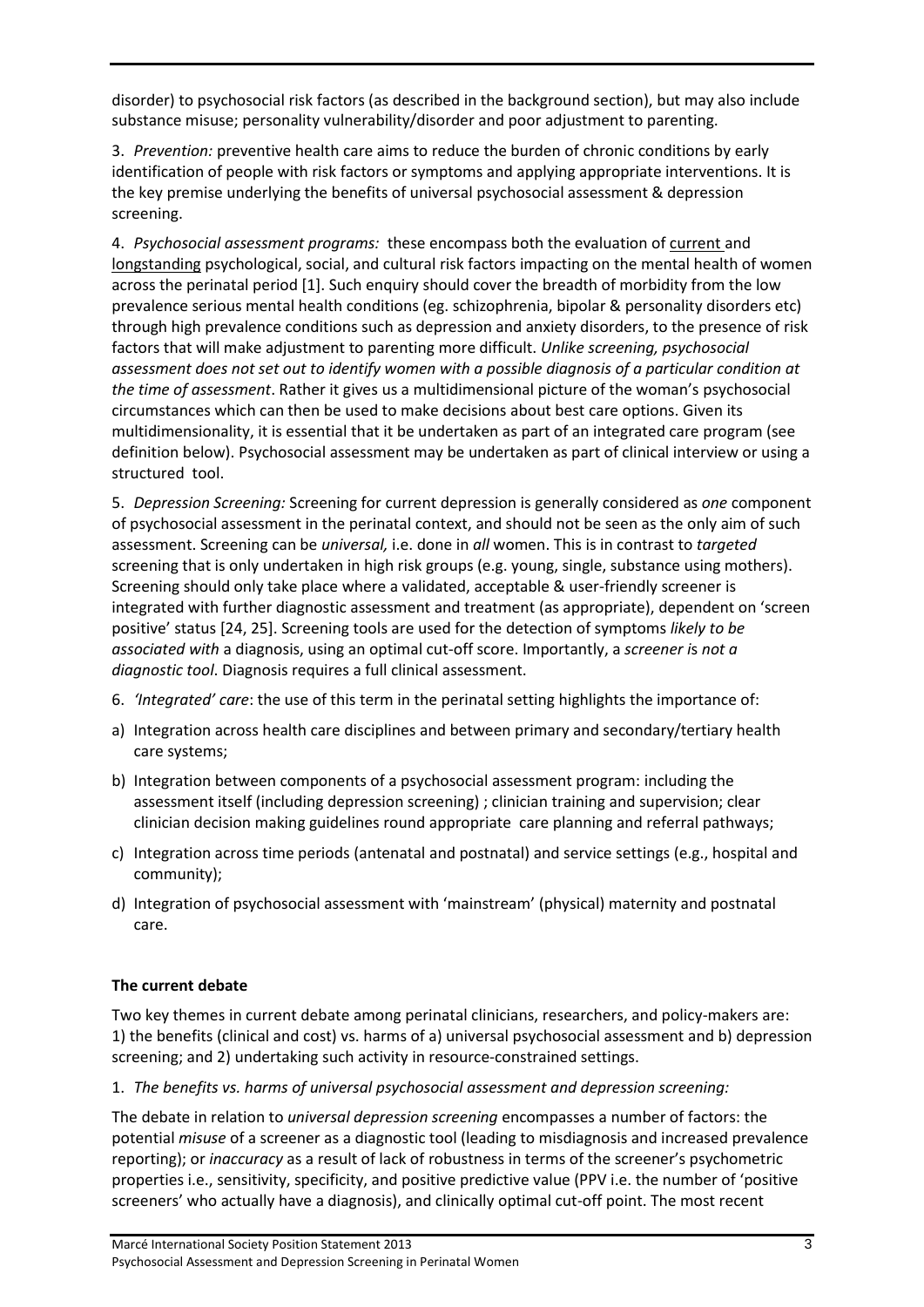estimate of PPV is around 62% [\[26\]](#page-6-22); meaning that about 38% of women scoring >13 on the EPDS may be incorrectly diagnosed as having major depression if no further assessment is undertaken. This has led one author to highlight the potential risk for 'overpathologising' the presence of postnatal symptoms [\[27\]](#page-6-23), with possible harm caused to the woman and in terms of cost to the system. . The other key concern is around availability of resources to support perinatal depression screening programs.

In the UK, universal depression screening using the EPDS (+/- the Whooley questions- see Appendix 1) is considered as potentially causing more harm than good [\[28\]](#page-7-0) and not seen as cost-effective [\[29\]](#page-7-1) on current available data. Interestingly, the US Prevention Task Force [\[30\]](#page-7-2) recommends in favour of depression screening for the *general population* given good evidence of clinical benefit when it is undertaken in an *enhanced care* setting [\[31\]](#page-7-3). Such an approach has not yet been assessed in the perinatal setting.

P*sychosocial assessment*, which entails enquiring about the woman's *overall* psychosocial wellbeing (including past and current conditions as opposed to possible current depression), as part of maternity and postnatal care, clearly indicates to the woman that her clinician is interested in her overall wellbeing. There is a strong argument for considering such enquiry part of routine care where physical and emotional care is integrated within the primary health care context. While some will disagree with the routine use of a depression screener (for the reasons outlined above) most clinicians would argue that psychosocial assessment has value in its own right (irrespective of availability of comprehensive psychosocial services) as a means of:

- a) *Opening up the conversation* about psychosocial issues including those that impact the family more broadly (e.g., intimate partner violence, supports, help-seeking) and that can be addressed by non-mental health trained care providers.
- b) *Raising awareness and educating* pregnant women/mothers and their carers about the fact that psychiatric and psychosocial conditions deserve to be treated; that difficulties in the parentinfant interaction may arise at this time; and that effective treatments and supports are available, should these problems arise.

The debate relating to *universal psychosocial assessment* is less contentious and tends to centre on the need to define methodologies and care models (e.g., use of structured questionnaires versus general unstructured enquiry, within an integrated care model) that are suited to local circumstances. Examples of structured psychosocial assessment tools include the ALPHA[\[32\]](#page-7-4), ANRQ [\[33\]](#page-7-5) and ARPA [\[34\]](#page-7-6).. Where psychosocial assessment programs are undertaken, primary care clinicians will need adequate psychosocial assessment skills *training* and ongoing *clinical supervision* from the mental health sector. Such integrated assessment care models, which *must include a substantial training component*, have begun to be implemented in Australia especially in maternity, and early childhood settings, but have yet to be evaluated [\[33-35\]](#page-7-5).

Ultimately training and support for the primary health sector is likely to reduce the frequency of referrals to mental health services as these practitioners become more confident and skilled with managing women with milder psychosocial risk and depression or anxiety.

Of relevance to the debate, is the growing evidence that low intensity interventions (e.g., internet based programs), social support, peer support and self-help are effective in the management of milder mood or adjustment disorders [\[36-38\]](#page-7-7), and may circumvent the perceived increased workload for the health care sector as a whole. Ultimately long-term follow up studies are needed to evaluate the benefits and costs for the wellbeing of mothers, infants and families and society.

## 2. *Psychosocial assessment and depression screening in resource-constrained countries:*

In most of the 112 low and lower-middle income countries (where the majority of the world's women live) there are insufficient services for safe pregnancy and birth let alone recognition of psychosocial problems. In some settings the mental health services are limited to custodial institutions which provide poor quality and at times what would be considered, by world standards,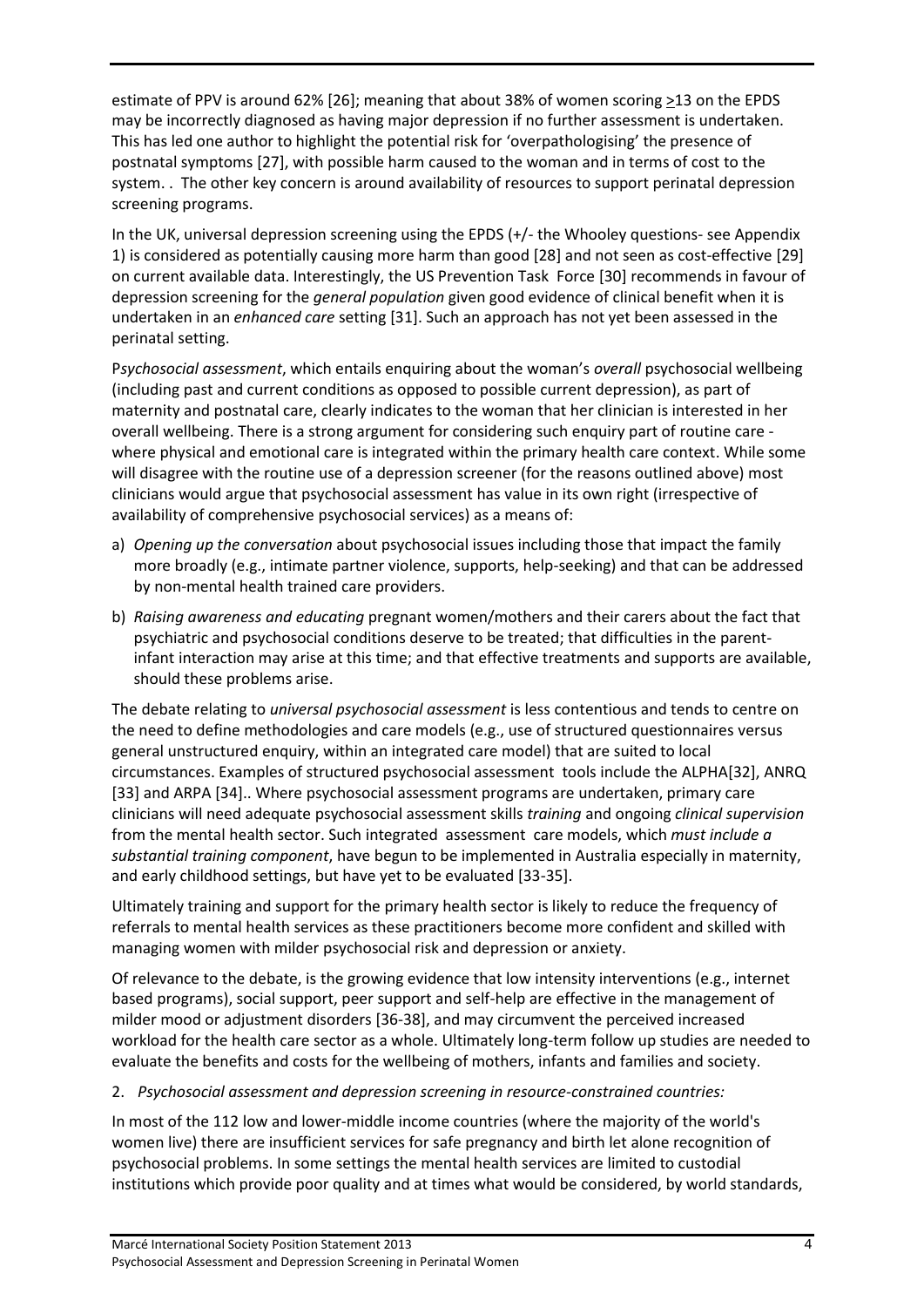abusive care. We must thus be cognisant of the context in which psychosocial assessment is undertaken while minimising its potential to worsen the woman's predicament due to increased stigmatisation or even abuse [\[39\]](#page-7-8).

Equally, identifying psychosocial risk factors (including those associated with poor antenatal attendance and nutrition) in resource-constrained countries has the potential to impact *both* the mental and physical health of women in pregnancy, thereby improving obstetric and offspring outcomes [\[40,](#page-7-9) [41\]](#page-7-10). In more economically advanced countries, much can now be undertaken by primary health care workers, both in regard to depression screening and broader psychosocial assessment.

Finally, we need to be mindful that depression screening instruments (mostly developed in Western settings) perform very differently in resource-constrained countries where there may be a very different understanding of concepts such as "depression". In such situations women may have fewer words to describe their emotional experiences and needs. As their lives are chronically difficult, questions that assess whether they are feeling worse than usual are invariably answered 'no'. The use of different cut-offs on screening tools will thus need to be evaluated in such settings [\[42\]](#page-7-11). Development of local methods for screening based on the needs of, and acceptability to, that specific culture, are recommended.

In summary while there is no simple answer to the question of *whether* '*there is a place for universal psychosocial assessment (including depression screening) without adequate referral services',* not undertaking such assessment because of the complexity of issues or a lack of mental health resources, overlooks the critical role of psychosocial wellbeing in maternal and infant outcomes.

There is now a growing, although not unanimous, view within the International Marcé Society in favour of undertaking universal psychosocial assessment in perinatal women, as long as it takes place within an integrated care model. It is generally recognised by clinicians that such assessment holds intrinsic value in terms of educating women and families and 'starting the conversation' about psychosocial issues. How exactly this takes place must be decided at a local health service level (see Box below for more detail).

## **Future Directions: building the evidence base**

In order to inform clinicians looking for guidance & policy makers in setting funding priorities we need:

- Develop and evaluate methods for undertaking integrated psychosocial assessment (including structured assessment tools and training programs) appropriate to specific settings and health service organisational structures.
- Develop a range of evidence-based treatment options to support routine assessment; from selfhelp, low intensity interventions to increased access to specialist perinatal and infant mental health services.
- Collect cost-effectiveness data pertaining to the outcomes of both mothers and infants both in relation to depression screening and broader psychosocial assessment.
- Build evidence in resource-constrained countries and validate appropriate instruments to improve recognition of psychosocial morbidity. Consideration also needs to be given to engagement in violence reduction strategies and sector wide education about universal emotional needs that are likely to benefit many women without the need for individual treatment.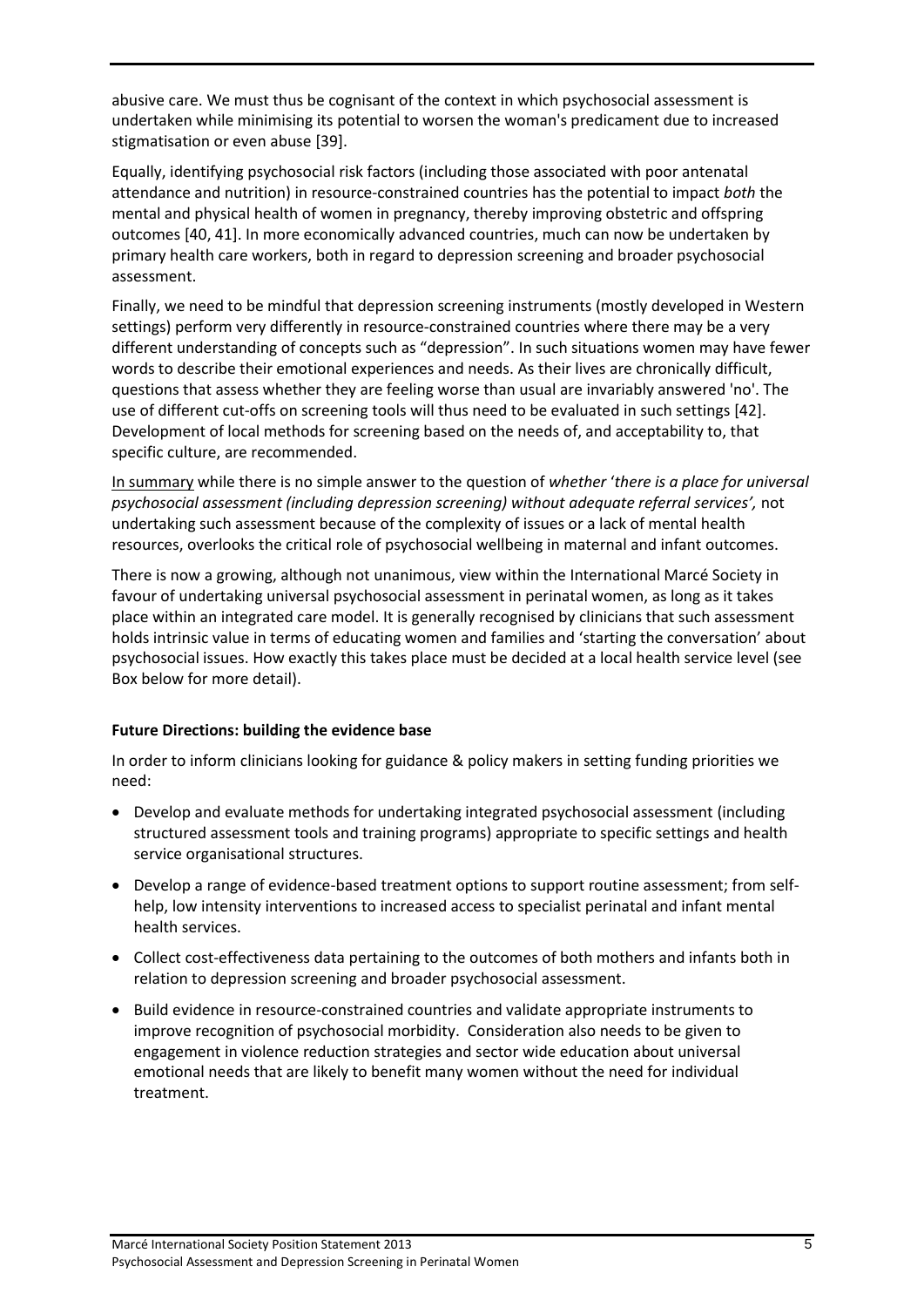# **Guiding principles underpinning Universal Psychosocial Assessment & Depression Screening Programs –**

## **International Marcé Society Position Statement 2013**

Where the provision of universal psychosocial assessment and care for perinatal women in the primary care setting is being considered, the following principles need to be considered:

- The value of combining assessment of both the *physical and emotional* health and welfare of women in the perinatal period.
- The impact of psychosocial morbidity on the *transition to parenthood* and *infant attachment and development.*
- *Universal psychosocial assessment programs* that combine evaluation of the psychosocial context/risk factors *and* detection of possible current depression; as well as integrating assessment with further care.
- There is *no one model for psychosocial assessment*. Local methods for psychosocial assessment that are acceptable, easy to administer and interpret, and can be integrated within local care models/programs, will work best.
- *Timing and frequency of assessment*: ideally both in pregnancy (as part of routine maternity care) and at an appropriate time postpartum (e.g. 3 months).
- Adequate *training and support of primary health care providers (*undertaking integrated psychosocial assessment) by the mental health sector is essential.
- Enquiry about a history of *past mood disorder or puerperal psychosis* should be included within all psychosocial assessment; given its greatly increased risk of recurrence in the postnatal period.
- The *safety of mothers and infants* needs to be taken into consideration at all times.
- Not undertaking psychosocial assessment because of the complexity of issues it may uncover, and/or lack of psychosocial resources, overlooks the critical role of psychosocial wellbeing in maternal and infant outcomes. Such assessment holds intrinsic value in terms of educating women and families and 'starting the conversation' about psychosocial issues.
- Mobilizing social supports will be a key first line of intervention, and is independent of formal professional input.
- Programs need to facilitate access to a range of low cost, primary care psychosocial interventions that can assist women with problems in the mild to moderate range (the majority of cases).
- A collaborative approach to management, where the mother's preferences with respect to referral options and/ or treatment plan are taken into account, should be adopted.
- Programs need to ensure that perinatal psychosocial care is culturally responsive and familycentred.
- Optimally there should be provision of referral by the primary sector to specialist perinatal psychosocial services with consideration of a stepped care model approach.
- There is a need to develop the evidence base to address the best approach to psychosocial assessment programs & appropriate care models suited to local needs; as well as consideration of evaluating the costs versus the benefits.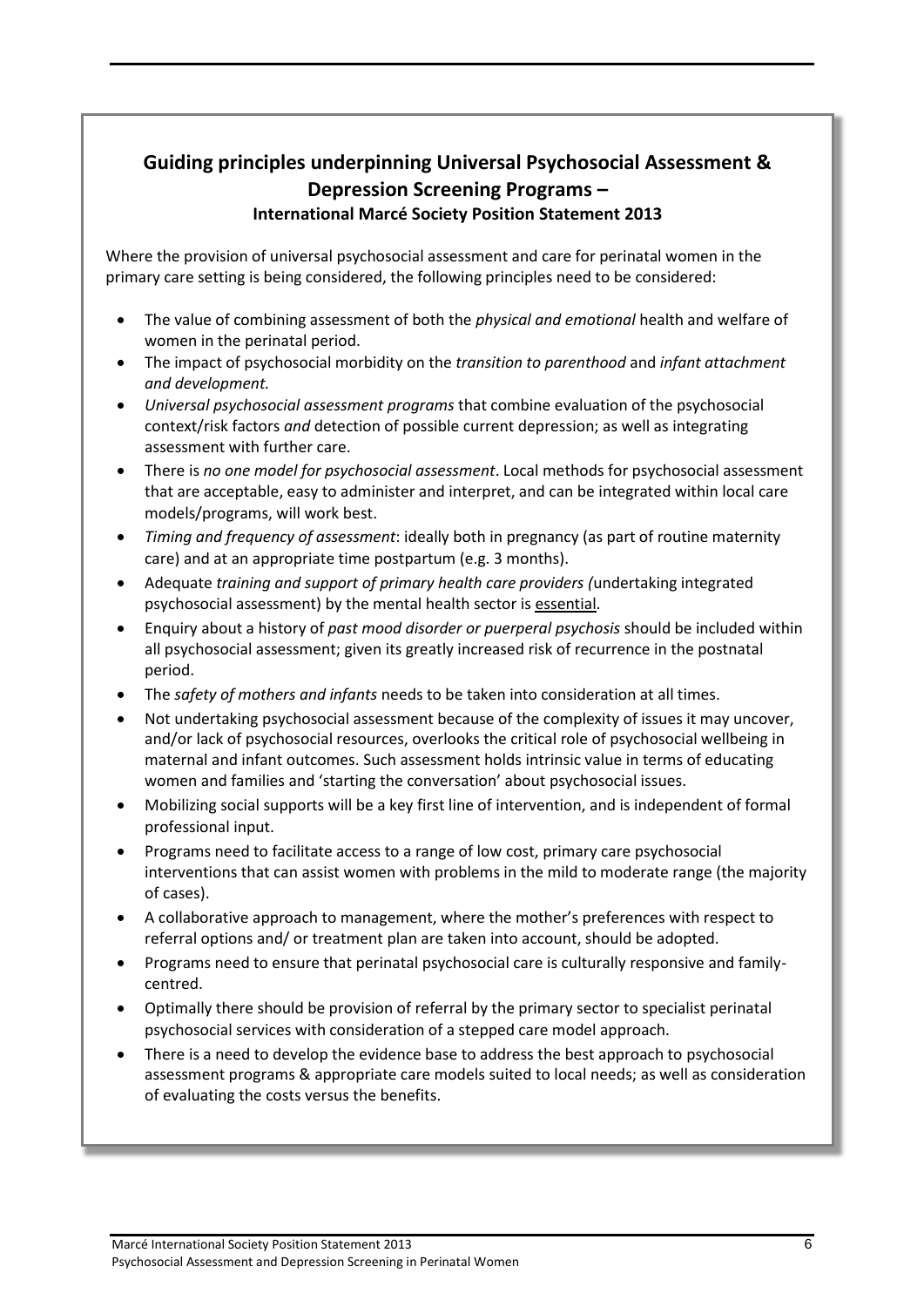### **References**

- <span id="page-6-0"></span>1. Austin, M.-P., *Antenatal screening and early intervention for 'perinatal' distress, depression and anxiety: where to from here?* Archives of Women's Mental Health, 2004. **7**: p. 1-6.
- <span id="page-6-1"></span>2. O'Hara, M., Swain, A., *Rates and risk of post-partum depression: a meta-analysis.* International Review of Psychiatry, 1996. **8**: p. 37-54.
- 3. Milgrom, J., et al., *Antenatal risk factors for postnatal depression: A large prospective study.* Journal of Affective Disorders, 2008. **108**(1-2): p. 147-157.
- <span id="page-6-15"></span>4. National Institute for Health and Clinical Excellence (NICE), *Antenatal and postnatal mental health: The NICE guidelines on clinical management and service guidance CG45.* National Collaborating Centre for Mental Health. The British Psychological Society & Royal College of Psychiatrists, 2007.
- <span id="page-6-16"></span>5. Scottish Intercollegiate Guidelines Network (SIGN), *Management of perinatal mood disorders (SIGN Publication no. 127)*. March 2012, Edinburgh: Available from URL: [http://www.sign.ac.uk.](http://www.sign.ac.uk/)
- <span id="page-6-2"></span>6. Talge, N.M., C. Neal, and V. Glover, *Antenatal maternal stress and long-term effects on child neurodevelopment: How and why?* Journal of Child Psychology and Psychiatry and Allied Disciplines, 2007. **48**(3-4): p. 245-261.
- <span id="page-6-3"></span>7. Murray, L. and P.J. Cooper, *Postpartum depression and child development.* Psychol Med, 1997. **27**(2): p. 253-60.
- <span id="page-6-4"></span>8. Howard, L., et al., *Domestic Violence and Perinatal Mental Disorders: A systematic review and metaanalysis.* PLoS Medicine, 2013. **10**(5): p. 1-16.
- <span id="page-6-5"></span>9. Seng, J.S., et al., *Post-traumatic stress disorder, child abuse history, birthweight and gestational age: a prospective cohort study.* BJOG: An International Journal of Obstetrics & Gynaecology, 2011. **118**(11): p. 1329-1339.
- <span id="page-6-6"></span>10. Austin, M.-P., et al., *Depressive and anxiety disorders in the postpartum period: how prevalent are they and can we improve their detection?* Archives of Women's Mental Health, 2010. **13**(5):395-401.
- <span id="page-6-7"></span>11. Wisner, K.L., et al., *Onset timing, thoughts of self-harm, and diagnoses in postpartum women with screenpositive depression findings.* JAMA Psychiatry, 2013. **[epub ahead of print]**.
- <span id="page-6-8"></span>12.Gaynes, B.N., et al., *Perinatal depression: prevalence, screening accuracy, and screening outcomes.* Evidence Report / Technology Assessment, 2005. **118**: p. 1-225.
- <span id="page-6-9"></span>13. Munk-Olsen, T., et al., *New parents and mental disorders: a population-based register study.* JAMA, 2006. **296**(21): p. 2582-9.
- <span id="page-6-10"></span>14. Cohen, L.S., et al., *Relapse of major depression during pregnancy in women who maintain or discontinue antidepressant treatment.* JAMA, 2006. **295**(5): p. 499-507.
- 15. Viguera, A.C, et al., *Risk of recurrence of bipolar disorder in pregnant and nonpregnant women after discontinuing lithium maintenance.* American Journal of Psychiatry, 2000. **157**: p. 179-184.
- 16. Viguera, A.C., et al., *Risk of recurrence in women with bipolar disorder during pregnancy: prospective study of mood stabilizer discontinuation.* Am J Psychiatry, 2007. **164**(12): p. 1817-24.
- <span id="page-6-11"></span>17. Munk-Olsen, T., et al., *Risks and predictors of readmission for a mental disorder during the postpartum period.* Archives of General Psychiatry, 2009. **66**(2): p. 189-195.
- <span id="page-6-12"></span>18.Oates, M., *Suicide: the leading cause of maternal death.* British Journal of Psychiatry, 2003. **183**: p. 279-281.
- <span id="page-6-13"></span>19. Austin, M.P., et al, *Maternal mortality and psychiatric morbidity in the perinatal period: challenges and opportunities for prevention in the Australian setting.* Medical Journal of Australia, 2007. **186**: 364-367.
- <span id="page-6-14"></span>20. Appleby, L., P.B. Mortensen, and E.B. Faragher, *Suicide and other causes of mortality after post-partum psychiatric admission.* British Journal of Psychiatry, 1998. **173**: p. 209-211.
- <span id="page-6-17"></span>21. Austin, M.-P., N. Highet, and and the Guideline Expert Advisory Committee, *Australian Clinical Practice Guidelines for Depression and Related Disorders — Anxiety, Bipolar Disorder and Puerperal Psychosis — in the Perinatal Period. A Guideline for Primary Care Health Professionals* 2011, Melbourne: beyondblue: the national depression initiative.
- <span id="page-6-18"></span>22. Cox, J.L., et al, *Detection of postnatal depression. Development of the 10-item Edinburgh Postnatal Depression Scale.* The British Journal of Psychiatry, 1987. **150**(6): 782-6.
- <span id="page-6-19"></span>23. Myers, E.R., et al., *Efficacy and Safety of Screening for Postpartum Depression. Comparative Effectiveness Review 106.*, 2013, Agency for Healthcare Research and Quality: Rockville, MD.
- <span id="page-6-20"></span>24. Wilson, J.M.G. and G. Jungner, *Principles and practices of screening for disease.* Geneva: World Health Organization; Public Health Papers No. 34., 1968.
- <span id="page-6-21"></span>25. Raffle, A.E. and J.A. Muir Gray, *Screening: Evidence and practice*. 2007, Oxford University Press.
- <span id="page-6-22"></span>26. Milgrom, J., J. Mendelsohn, and A.W. Gemmill, *Does postnatal depression screening work? Throwing out the bathwater, keeping the baby.* Journal of Affective Disorders, 2011. **132**(3): 301-10.
- <span id="page-6-23"></span>27. Matthey, S., *Are we overpathologising motherhood?* Journal of Affective Disorders. **120**: p. 263-6.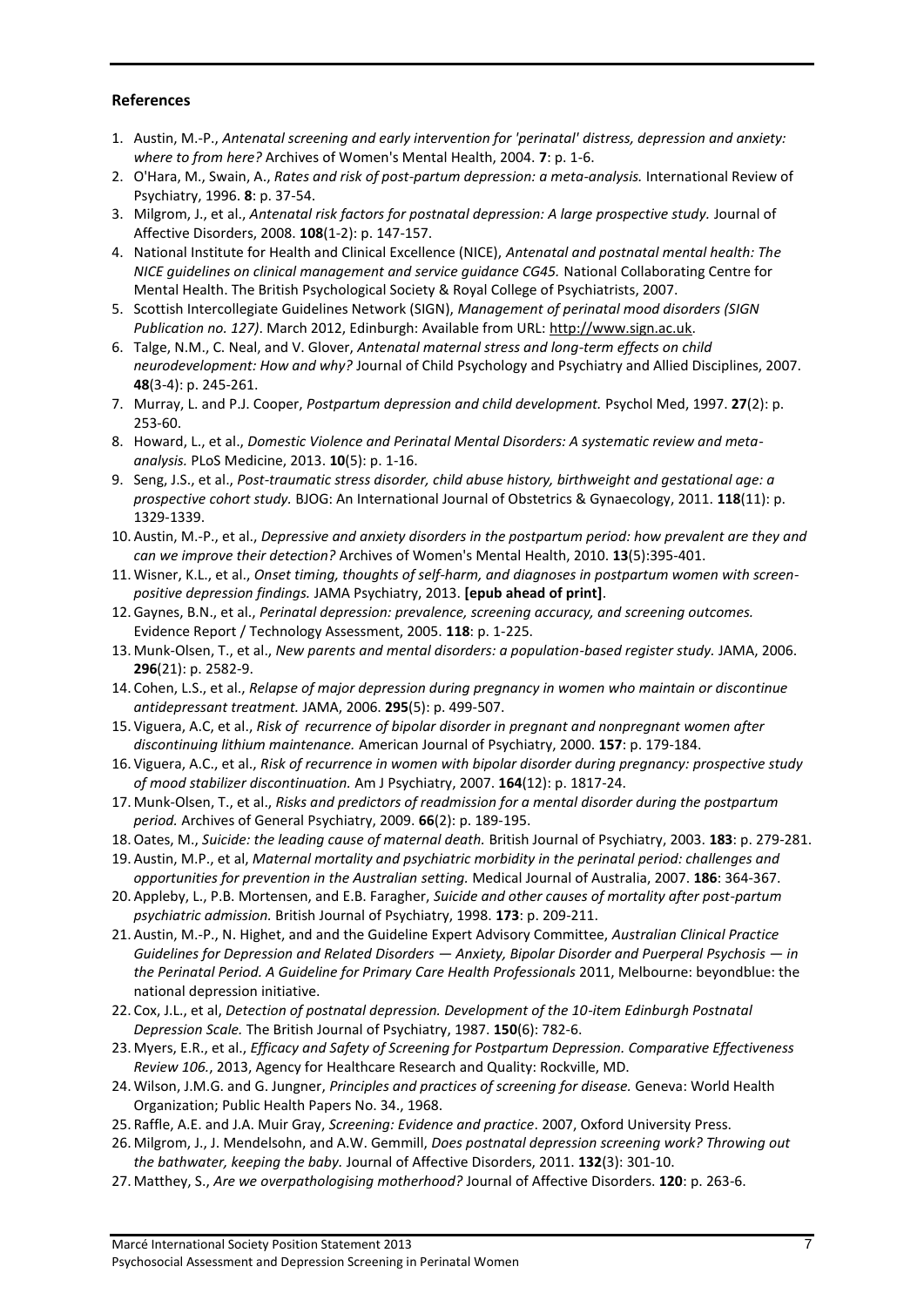- <span id="page-7-0"></span>28. Hill, C., *An evaluation of screening for postnatal depression against NSC criteria*, 2010 UK National Screening Committee London.
- <span id="page-7-1"></span>29. Paulden, M., et al., *Screening for postnatal depression in primary care: cost effectiveness analysis.* BMJ, 2009. **2210**(340): p. b5203. doi:10.1136/bmj.b5203.
- <span id="page-7-2"></span>30.U.S. Preventive Services Task Force, *Screening for Depression in Adults: Recommendation Statement.* Annals of Internal Medicine, 2009. **151**(11): p. 784-792.
- <span id="page-7-3"></span>31. Wells, K.B., et al., *Impact of disseminating quality improvement programs for depression in managed primary care: a randomized controlled trial.[Erratum appears in JAMA 2000 Jun 28;283(24):3204].* JAMA, 2000. **283**(2): p. 212-20.
- <span id="page-7-4"></span>32. Carroll, J.C., et al., *Effectiveness of the Antenatal Psychosocial Health Assessment (ALPHA) form in detecting psychosocial concerns: a randomized controlled trial.* CMAJ, 2005. **173**(3): p. 253-9.
- <span id="page-7-5"></span>33. Austin, M.P., et al., *The Antenatal Risk Questionnaire (ANRQ): Acceptabilty and use for psychosocial risk assessment in the maternity setting* Women & Birth, 2013. **26**: p. 17-25.
- <span id="page-7-6"></span>34. Matthey, S., et al., *Routine psychosocial assessment of women in the antenatal period: frequency of risk factors and implications for clinical services.* Arch Womens Ment Health, 2004. **7**(4): p. 223-9.
- 35. Austin, M.-P., et al, *Antenatal psychosocial assessment for reducing antenatal and postnatal mental health morbidity.* Cochrane Database of Systematic Reviews, 2008(4).
- <span id="page-7-7"></span>36. Dennis, C.L. and E. Hodnett, *Psychosocial and psychological interventions for treating postpartum depression.* Cochrane Database Syst Rev, 2007(4): p. CD006116.
- 37. Dennis, C.L., et al., *Effect of peer support on prevention of postnatal depression among high risk women: multisite randomised controlled trial.* BMJ, 2009. **338**(jan15\_2): p. a3064-.
- 38. Dennis, C.L., *Intensive postpartum support for postnatal depression has the most beneficial outcome meta-analysis.* Evidence-based Obstetrics & Gynecology, 2006. **8**(3-4): p. 94-95.
- <span id="page-7-8"></span>39. Fisher, J., et al, *Pregnancy, childbirth and the postpartum period Mental health aspects of women's reproductive health : a global review of the literature.* Geneva: WHO Library, 2009.
- <span id="page-7-9"></span>40. Rahman, A., et al., *Maternal depression increases infant risk of diarrhoeal illness: --a cohort study.* Arch Dis Child, 2007. **92**(1): p. 24-8.
- <span id="page-7-10"></span>41. Patel, V., et al., *Treatment and prevention of mental disorders in low-income and middle-income countries.* The Lancet, 2007. **370**(9591): p. 991-1005.
- <span id="page-7-11"></span>42. Fisher, J., et al., *Prevalence and determinants of common perinatal mental disorders in women in low- and lower-middle-income countries: a systematic review.* Bulletin WHO, 2012. **90**. 139G-149G.

### **Membership of Position Statement Advisory**

**Marie-Paule Austin** (lead) St John of God Health Care Prof Perinatal & Women's Mental Health, University NSW, Australia. Chair Australian (beyondblue) Guidelines Perinatal Depression & associated Disorders. **Gisele Apter** Director Perinatal & Child Psychiatry Erasme Hospital**,** University Paris Diderot, France. **Bryanne Barnett,** Perinatal Psychiatrist, St John of God Health Care & University NSW, Sydney, Australia. **Angela Bowen***,* Lead Maternal Mental Health & A/Professor Nursing Saskatchewan University, Canada. **Roch Cantwell**, Perinatal Psychiatrist, Southern General Hospital; Glasgow Scotland; chair SIGN Guidelines. **Prabha Chandra,** Professor Psychiatry, National Institute of Mental Health & Neurosciences, Bangalore, India. **Linda Chaudron,** Professor, Psychiatry, Pediatrics, Ob/Gyn, University of Rochester, USA. **Jane Fisher** Jean Hailes Professor Women's Health, Monash University, Melbourne, Australia. **Jane Hanley,** President International Marcé Society, College of Human and Health Sciences, Swansea University, Wales, Great Britain. **Nicole Highet,** Executive Director Centre for Perinatal Excellence (COPE), Australia.

**Jane Honikman**,Founder Postpartum Support International, USA

**Jeannette Milgrom** Professor & Director Parent-Infant Research Institute, University Melbourne, Australia.

**Anne-Laure Sutter-Dallay,** Head Perinatal Psychiatry, University of Bordeaux, France

**Katherine Wisner***,* Asher Professor of Psychiatry & Ob/Gyn, Northwestern University, USA.

**Acknowledgements:** We gratefully acknowledge the support of the International Marcé Society & St John of God Health Care in compiling the Advisory Committee's comments.

**Suggested reference:** Marcé International Society Position Statement (2013). Psychosocial Assessment and Depression Screening for Women in the Perinatal Period.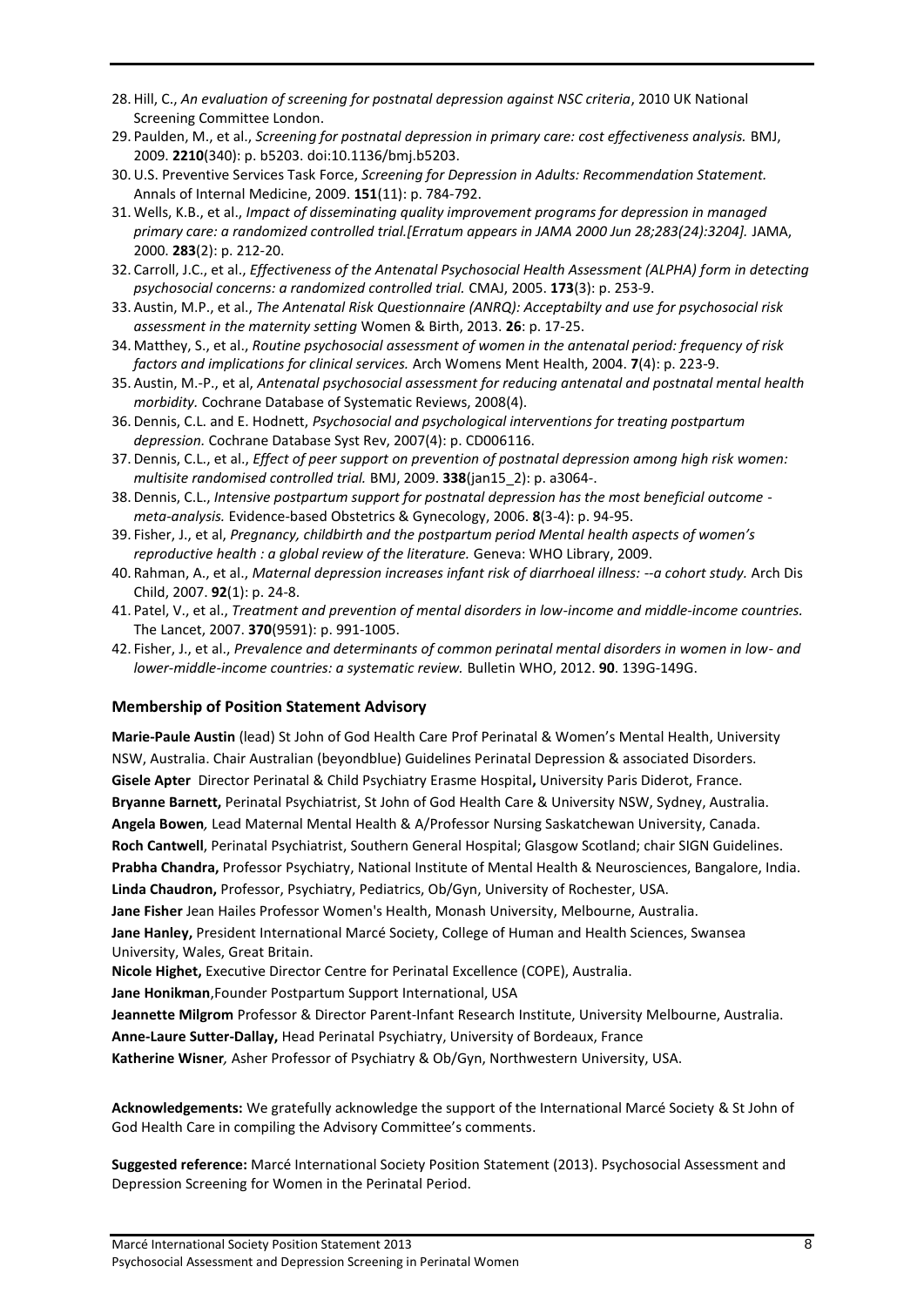### **APPENDIX**

### **Summary of National level Clinical Practice Guidelines for psychosocial assessment and Depression Screening (see also Table 1)**

Over the last 10 years, three National level Clinical Practice Guidelines (CPGLs) have been developed. In addition, we have an extensive review of the use of the EPDS for depression screening perinatally from the US (AHRQ 2013 not summarised here). Each of these CPGLs is underpinned by a systematic literature review (SLR) and includes a number of graded evidence-based recommendations and good practice points. Each CPGL addresses two key domains:

- 1) Model of psychosocial care. Each of the Guidelines recommend similar approaches to this:
	- Predominantly *integrated, primary care based psychosocial assessment care programs* with the capacity for primary care clinicians to refer onto mental health services for secondary and tertiary level care;
	- Case planning and management *for complex cases*, *significant or severe psychosocial* disorder;
	- A multidisciplinary team approach to allow for input from primary care and psychosocial clinicians and integration across disciplines;
	- Programs supported by ongoing staff education and supervision from the mental health sector.
- 2) Focus and method of assessment. There are significant differences between the Guidelines with respect to this as follows:

#### *Australian (NHMRC endorsed 2011)*

- Explicitly identify the infant and family as part of the assessment and management model (vs. the British and Scottish Guidelines);
- Recommend the use of the EPDS in both the ante- and postnatal periods for identifying possible depression (and anxiety) using the usual cut-off score postpartum;
- Identify the value of using a structured psychosocial assessment tool in conjunction with the EPDS, and that such tools are acceptable to women and clinicians.

*English and Welsh* Guidelines *(NICE 2007; under review; next version due 2015)* 

- Recommend against routine use of EPDS although it may be used as an 'adjunct' to psychosocial assessment;
- Endorse the use of two specific questions -the '*Whooley questions'* for the detection of possible current depression in the perinatal period as follows: *During the past month have you often been bothered by: 1) feeling down, depressed or hopeless? 2) Having little interest or pleasure in doing things? If yes to either of 1 or 2, would you like help with these issues?*
- In addition to the Whooley questions, endorse enquiry about past or family history of severe psychosocial disorder.
- Use of stepped care and managed network models are recommended.
- The Guidelines do not include specific mention of infant or family as part of the model of care.

### *Scottish Guidelines (SIGN 2012)*

- Recommend enquiry about depressive symptoms in pregnancy and postnatally, though noting that their SLR did not yield sufficient evidence to recommend specific tools (eg. EPDS).
- EPDS and Whooley questions may be used to monitor and facilitate discussion of emotional issues.
- Screen for risk of early postpartum major mental disorder.
- The Guidelines recommend that, where there is evidence of impairment in the mother-infant relationship, additional interventions specifically directed at that intervention, should be offered.